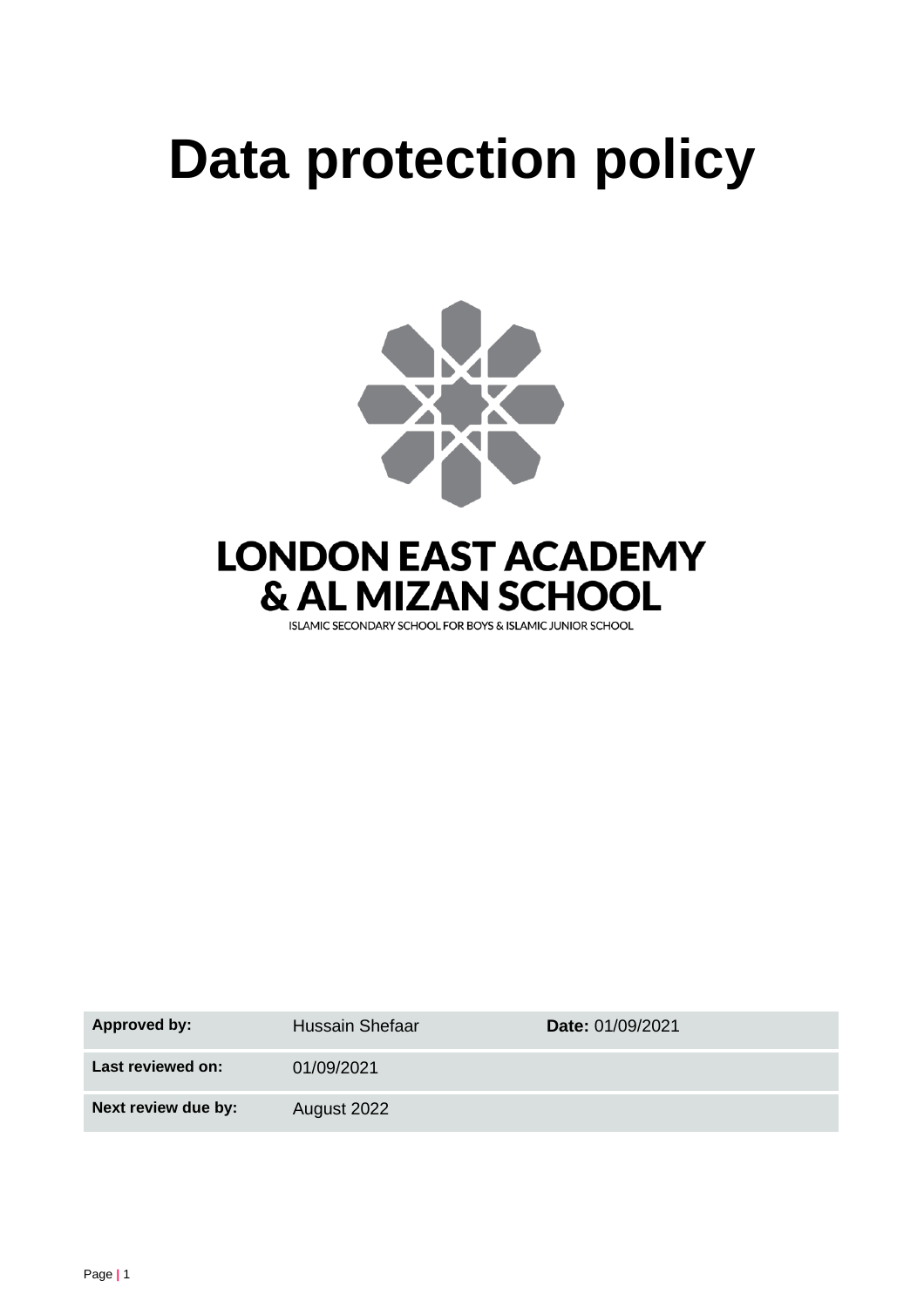# **Contents**

# <span id="page-1-0"></span>**1. Aims**

Our school aims to ensure that all personal data collected about staff, pupils, parents, governors, visitors and other individuals is collected, stored and processed in accordance with UK data protection law.

This policy applies to all personal data, regardless of whether it is in paper or electronic format.

# <span id="page-1-1"></span>**2. Legislation and guidance**

This policy meets the requirements of the:

 $\blacktriangleright$ UK General Data Protection Regulation (UK GDPR) – the EU GDPR was incorporated into UK legislation, with some amendments, by The Data Protection, Privacy and Electronic Communications [\(Amendments etc\) \(EU Exit\) Regulations 2020](https://www.legislation.gov.uk/uksi/2020/1586/made)

#### $\blacktriangleright$ [Data Protection Act 2018 \(DPA 2018\)](http://www.legislation.gov.uk/ukpga/2018/12/contents/enacted)

It is based on guidance published by the Information Commissioner's Office (ICO) on the [GDPR.](https://ico.org.uk/for-organisations/guide-to-the-general-data-protection-regulation-gdpr/)

It also reflects the ICO's [code of practice](https://ico.org.uk/media/for-organisations/documents/1542/cctv-code-of-practice.pdf) for the use of surveillance cameras and personal information.

In addition, this policy complies with regulation 5 of the Education (Pupil Information) (England) Regulations [2005,](http://www.legislation.gov.uk/uksi/2005/1437/regulation/5/made) which gives parents the right of access to their child's educational record.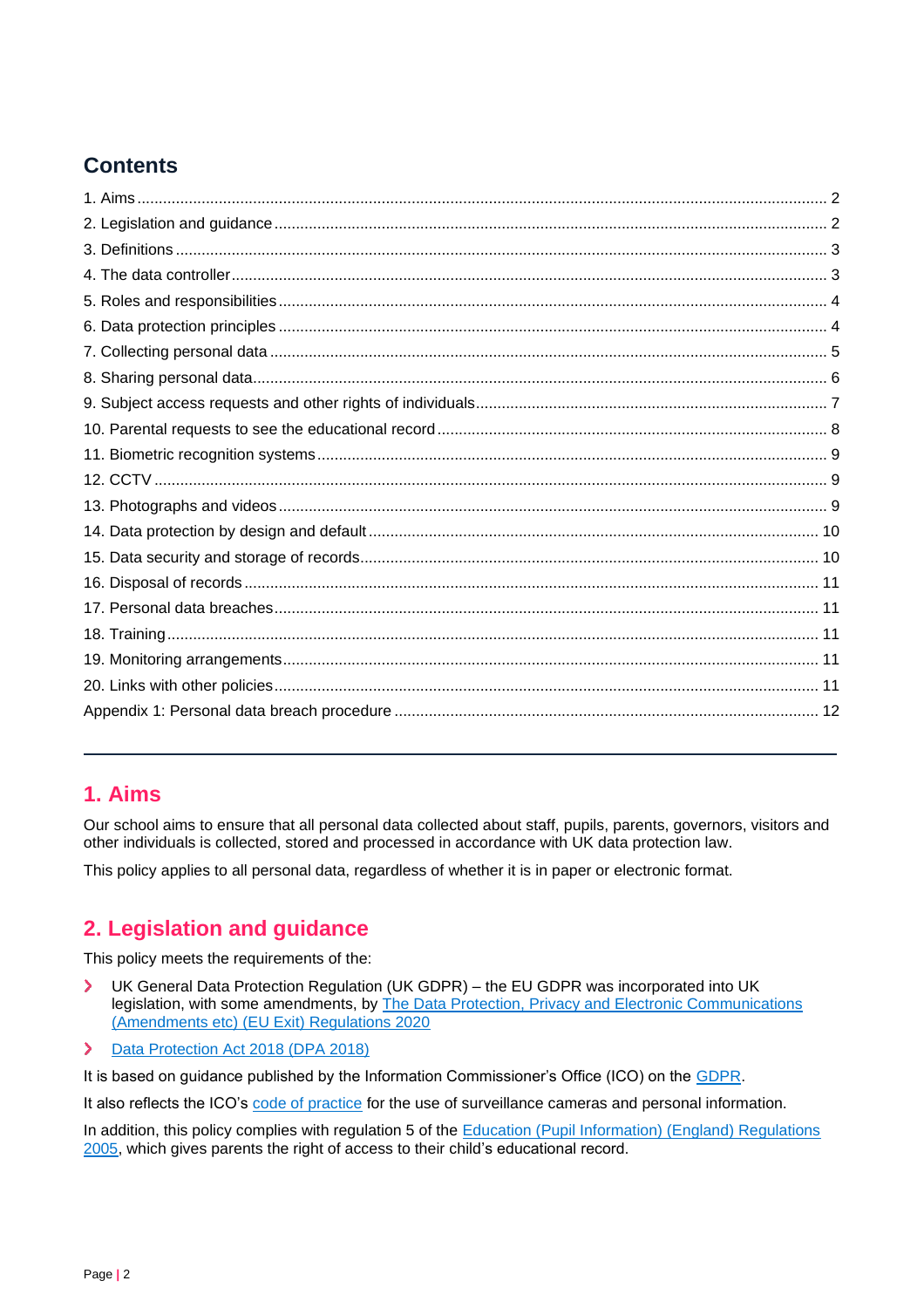# <span id="page-2-0"></span>**3. Definitions**

| <b>TERM</b>                         | <b>DEFINITION</b>                                                                                                                                                                                                                                                                                                                                                                                                                           |
|-------------------------------------|---------------------------------------------------------------------------------------------------------------------------------------------------------------------------------------------------------------------------------------------------------------------------------------------------------------------------------------------------------------------------------------------------------------------------------------------|
| Personal data                       | Any information relating to an identified, or identifiable, living<br>individual.<br>This may include the individual's:<br>> Name (including initials)<br>> Identification number<br>> Location data<br>> Online identifier, such as a username<br>It may also include factors specific to the individual's physical,<br>physiological, genetic, mental, economic, cultural or social<br>identity.                                          |
| Special categories of personal data | Personal data which is more sensitive and so needs more<br>protection, including information about an individual's:<br>> Racial or ethnic origin<br>> Political opinions<br>> Religious or philosophical beliefs<br>> Trade union membership<br>> Genetics<br>> Biometrics (such as fingerprints, retina and iris patterns),<br>where used for identification purposes<br>> Health - physical or mental<br>> Sex life or sexual orientation |
| <b>Processing</b>                   | Anything done to personal data, such as collecting, recording,<br>organising, structuring, storing, adapting, altering, retrieving,<br>using, disseminating, erasing or destroying.<br>Processing can be automated or manual.                                                                                                                                                                                                               |
| Data subject                        | The identified or identifiable individual whose personal data is<br>held or processed.                                                                                                                                                                                                                                                                                                                                                      |
| Data controller                     | A person or organisation that determines the purposes and the<br>means of processing of personal data.                                                                                                                                                                                                                                                                                                                                      |
| Data processor                      | A person or other body, other than an employee of the data<br>controller, who processes personal data on behalf of the data<br>controller.                                                                                                                                                                                                                                                                                                  |
| Personal data breach                | A breach of security leading to the accidental or unlawful<br>destruction, loss, alteration, unauthorised disclosure of, or<br>access to, personal data.                                                                                                                                                                                                                                                                                    |

# <span id="page-2-1"></span>**4. The data controller**

Our school processes personal data relating to parents, pupils, staff, governors, visitors and others, and therefore is a data controller.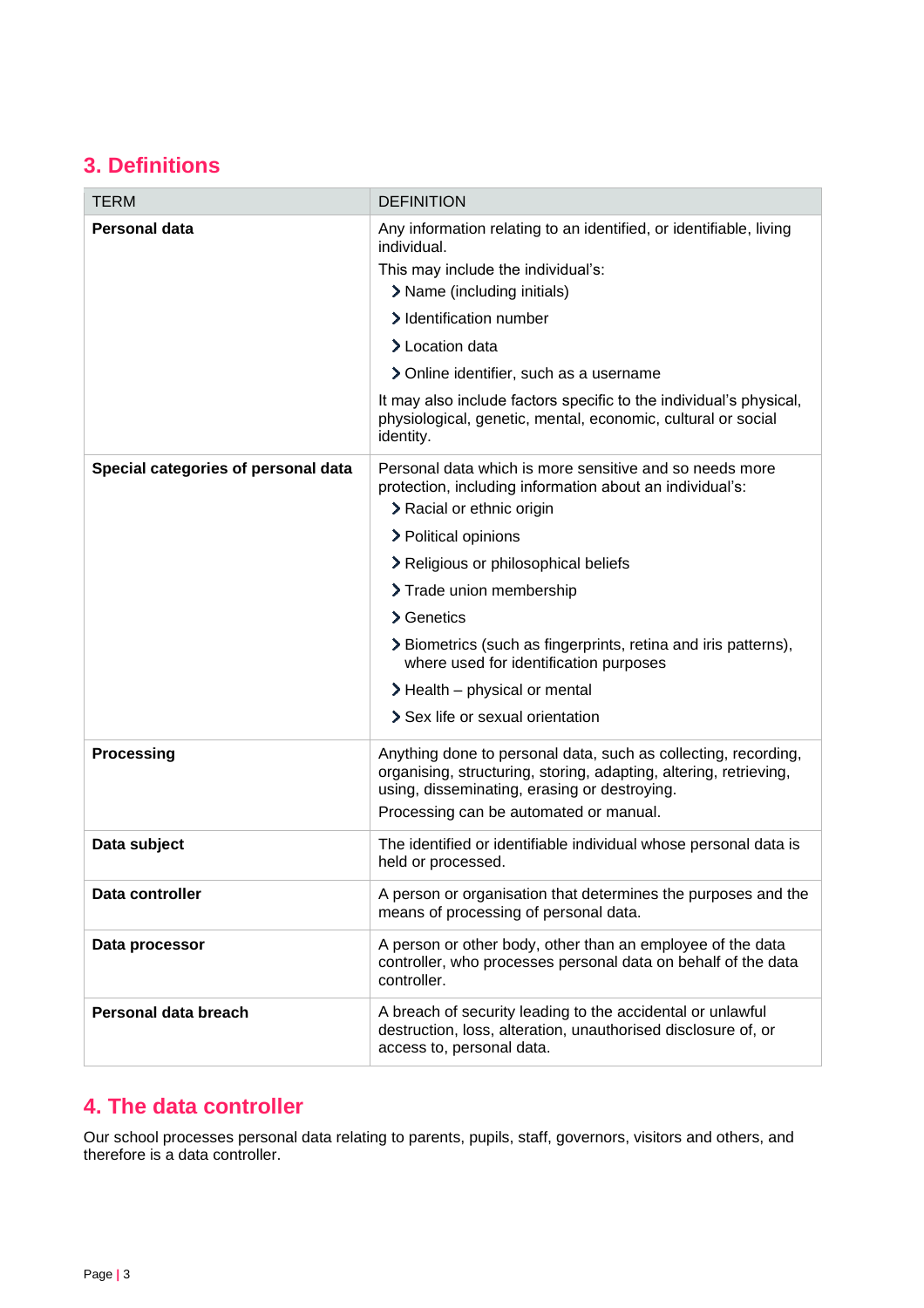It is a part of the East London Mosque Trust (ELMT), which processes personal data related to staff and governors, and is therefore also a data controller.

The ELMT is registered with the ICO, and has paid its data protection fee to the ICO, as legally required. The ELMT has a Data Protection Policy which complements this policy.

# <span id="page-3-0"></span>**5. Roles and responsibilities**

This policy applies to **all staff** employed by our school, and to external organisations or individuals working on our behalf. Staff who do not comply with this policy may face disciplinary action.

## **5.1 Governing board**

The governing board has overall responsibility for ensuring that our school complies with all relevant data protection obligations.

## **5.2 Data protection officer**

The data protection officer (DPO) is responsible for overseeing the implementation of this policy, monitoring our compliance with data protection law, and developing related policies and guidelines where applicable.

They will provide an annual report of their activities directly to the governing board and, where relevant, report to the board their advice and recommendations on school data protection issues.

The DPO is also the first point of contact for individuals whose data the school processes, and for the ICO.

Full details of the DPO's responsibilities are set out in their job description.

Our DPO is Usamah Ward and is contactable via [usamah@londonmuslimcentre.org.uk](mailto:usamah@londonmuslimcentre.org.uk)

## **5.3 Headteacher**

The headteacher acts as the representative of the data controller on a day-to-day basis.

## **5.4 All staff**

Staff are responsible for:

- Collecting, storing and processing any personal data in accordance with this policy
- Informing the school of any changes to their personal data, such as a change of address
- Contacting the DPO in the following circumstances:
	- With any questions about the operation of this policy, data protection law, retaining personal data or keeping personal data secure
	- If they have any concerns that this policy is not being followed
	- If they are unsure whether or not they have a lawful basis to use personal data in a particular way
	- If they need to rely on or capture consent, draft a privacy notice, deal with data protection rights invoked by an individual, or transfer personal data outside the UK
	- If there has been a data breach
	- Whenever they are engaging in a new activity that may affect the privacy rights of individuals
	- If they need help with any contracts or sharing personal data with third parties

# <span id="page-3-1"></span>**6. Data protection principles**

The UK GDPR is based on data protection principles that our school must comply with.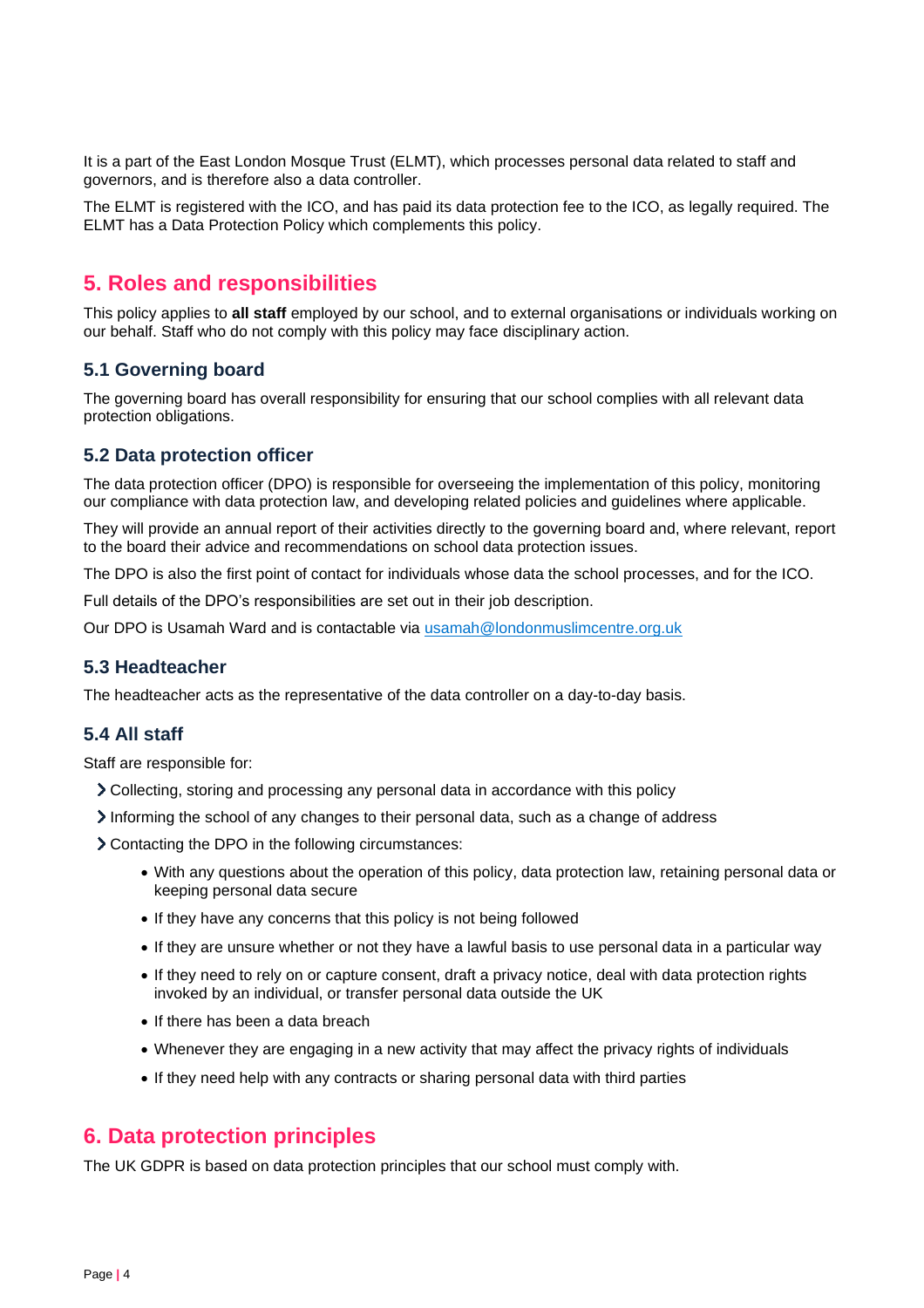The principles say that personal data must be:

- Processed lawfully, fairly and in a transparent manner
- Collected for specified, explicit and legitimate purposes
- Adequate, relevant and limited to what is necessary to fulfil the purposes for which it is processed
- Accurate and, where necessary, kept up to date
- $\triangleright$  Kept for no longer than is necessary for the purposes for which it is processed
- Processed in a way that ensures it is appropriately secure

This policy sets out how the school aims to comply with these principles.

# <span id="page-4-0"></span>**7. Collecting personal data**

## **7.1 Lawfulness, fairness and transparency**

We will only process personal data where we have one of 6 'lawful bases' (legal reasons) to do so under data protection law:

- The data needs to be processed so that the school can **fulfil a contract** with the individual, or the individual has asked the school to take specific steps before entering into a contract
- The data needs to be processed so that the school can **comply with a legal obligation**
- The data needs to be processed to ensure the **vital interests** of the individual or another person i.e. to protect someone's life
- The data needs to be processed so that the school, as a public authority, can **perform a task in the public interest or exercise its official authority**
- The data needs to be processed for the **legitimate interests** of the school (where the processing is not for any tasks the school performs as a public authority) or a third party, provided the individual's rights and freedoms are not overridden
- The individual (or their parent/carer when appropriate in the case of a pupil) has freely given clear **consent**

For special categories of personal data, we will also meet one of the special category conditions for processing under data protection law:

- The individual (or their parent/carer when appropriate in the case of a pupil) has given **explicit consent**
- The data needs to be processed to perform or exercise obligations or rights in relation to **employment, social security or social protection law**
- The data needs to be processed to ensure the **vital interests** of the individual or another person, where the individual is physically or legally incapable of giving consent
- The data has already been made **manifestly public** by the individual
- The data needs to be processed for the establishment, exercise or defence of **legal claims**
- The data needs to be processed for reasons of **substantial public interest** as defined in legislation
- The data needs to be processed for **health or social care purposes**, and the processing is done by, or under the direction of, a health or social work professional or by any other person obliged to confidentiality under law
- The data needs to be processed for **public health reasons**, and the processing is done by, or under the direction of, a health professional or by any other person obliged to confidentiality under law
- The data needs to be processed for **archiving purposes**, scientific or historical research purposes, or statistical purposes, and the processing is in the public interest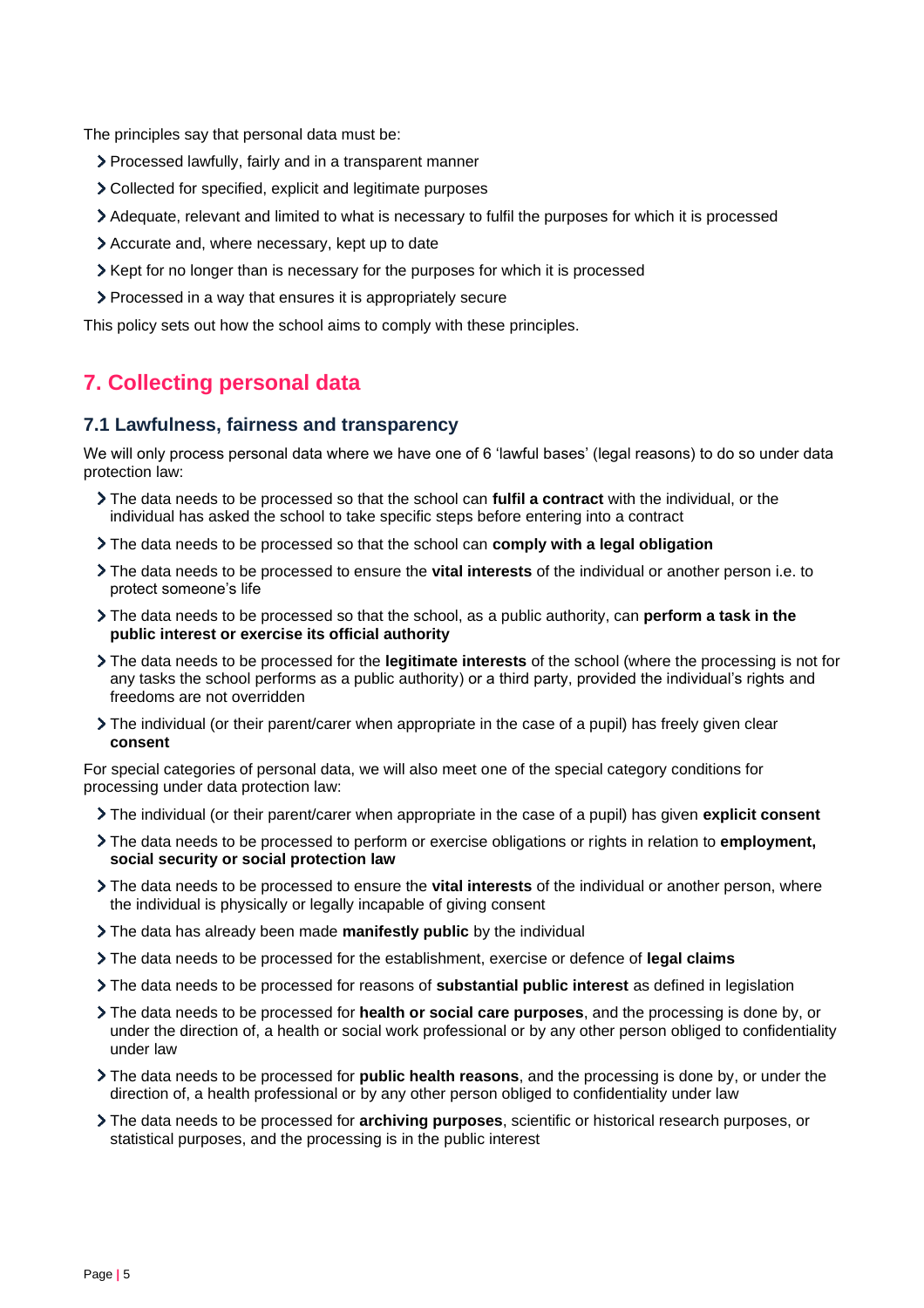For criminal offence data, we will meet both a lawful basis and a condition set out under data protection law. Conditions include:

- The individual (or their parent/carer when appropriate in the case of a pupil) has given **consent**
- The data needs to be processed to ensure the **vital interests** of the individual or another person, where the individual is physically or legally incapable of giving consent
- The data has already been made **manifestly public** by the individual
- The data needs to be processed for or in connection with legal proceedings, to obtain legal advice, or for the establishment, exercise or defence of **legal rights**
- The data needs to be processed for reasons of **substantial public interest** as defined in legislation

Whenever we first collect personal data directly from individuals, we will provide them with the relevant information required by data protection law.

We will always consider the fairness of our data processing. We will ensure we do not handle personal data in ways that individuals would not reasonably expect, or use personal data in ways which have unjustified adverse effects on them.

## **7.2 Limitation, minimisation and accuracy**

We will only collect personal data for specified, explicit and legitimate reasons. We will explain these reasons to the individuals when we first collect their data.

If we want to use personal data for reasons other than those given when we first obtained it, we will inform the individuals concerned before we do so, and seek consent where necessary.

Staff must only process personal data where it is necessary in order to do their jobs.

We will keep data accurate and, where necessary, up-to-date. Inaccurate data will be rectified or erased when appropriate.

In addition, when staff no longer need the personal data they hold, they must ensure it is deleted or anonymised. This will be done in accordance with the school's record retention schedule.

## <span id="page-5-0"></span>**8. Sharing personal data**

We will not normally share personal data with anyone else without consent, but there are certain circumstances where we may be required to do so. These include, but are not limited to, situations where:

- There is an issue with a pupil or parent/carer that puts the safety of our staff at risk
- $\triangleright$  We need to liaise with other agencies we will seek consent as necessary before doing this
- Our suppliers or contractors need data to enable us to provide services to our staff and pupils for example, IT companies. When doing this, we will:
	- Only appoint suppliers or contractors which can provide sufficient guarantees that they comply with UK data protection law
	- Establish a contract with the supplier or contractor to ensure the fair and lawful processing of any personal data we share
	- Only share data that the supplier or contractor needs to carry out their service

We will also share personal data with law enforcement and government bodies where we are legally required to do so.

We may also share personal data with emergency services and local authorities to help them to respond to an emergency situation that affects any of our pupils or staff.

Where we transfer personal data internationally, we will do so in accordance with UK data protection law.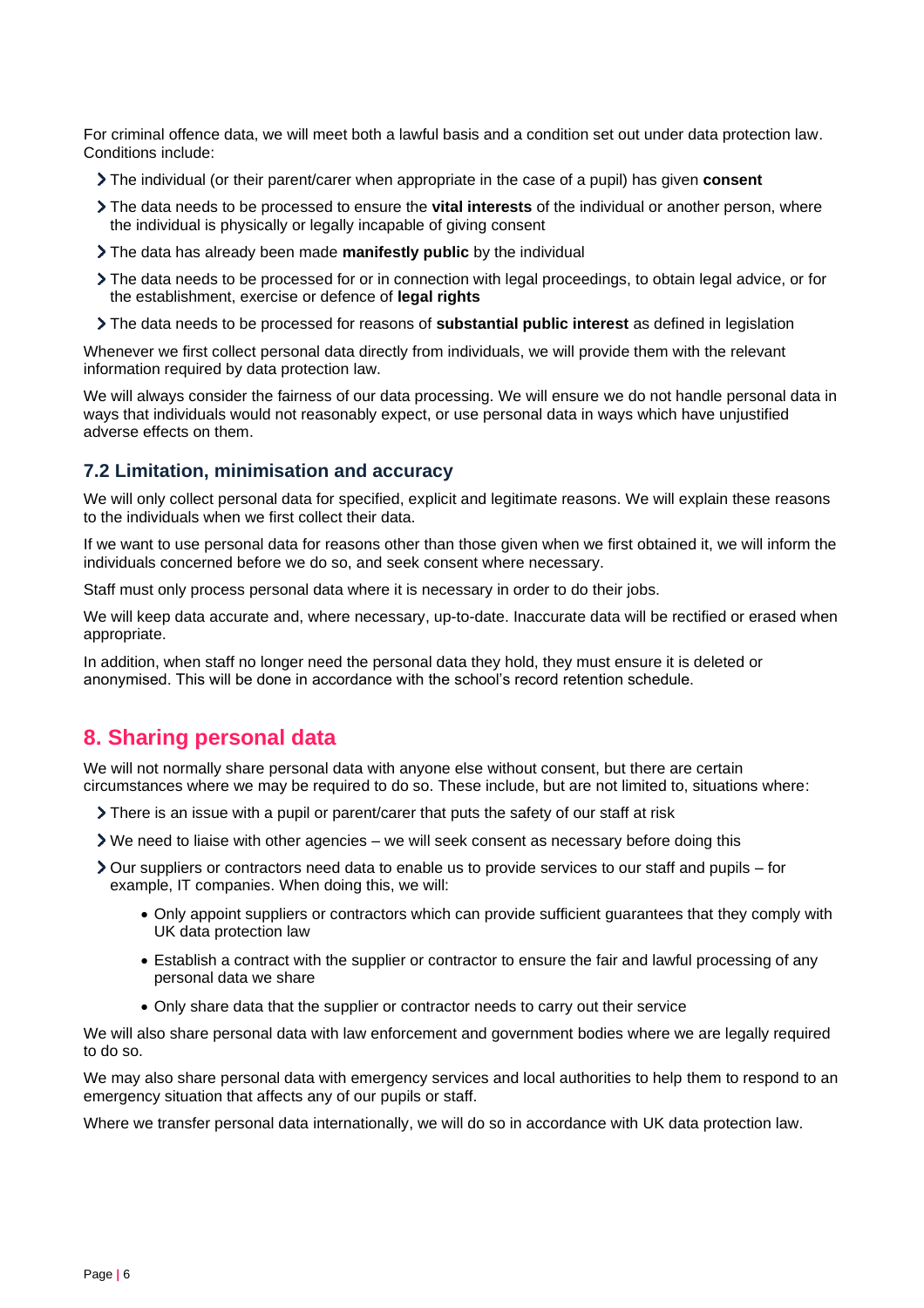# <span id="page-6-0"></span>**9. Subject access requests and other rights of individuals**

## **9.1 Subject access requests**

Individuals have a right to make a 'subject access request' to gain access to personal information that the school holds about them. This includes:

- Confirmation that their personal data is being processed
- Access to a copy of the data
- > The purposes of the data processing
- > The categories of personal data concerned
- Who the data has been, or will be, shared with
- How long the data will be stored for, or if this isn't possible, the criteria used to determine this period
- Where relevant, the existence of the right to request rectification, erasure or restriction, or to object to such processing
- The right to lodge a complaint with the ICO or another supervisory authority
- > The source of the data, if not the individual
- Whether any automated decision-making is being applied to their data, and what the significance and consequences of this might be for the individual
- The safeguards provided if the data is being transferred internationally

Subject access requests can be submitted in any form, but we may be able to respond to requests more quickly if they are made in writing and include:

- > Name of individual
- Correspondence address
- Contact number and email address
- > Details of the information requested

If staff receive a subject access request in any form they must immediately forward it to the DPO.

## **9.2 Children and subject access requests**

Personal data about a child belongs to that child, and not the child's parents or carers. For a parent or carer to make a subject access request with respect to their child, the child must either be unable to understand their rights and the implications of a subject access request, or have given their consent.

#### **Al-Mizan School:**

Children below the age of 12 are generally not regarded to be mature enough to understand their rights and the implications of a subject access request. Therefore, most subject access requests from parents or carers of pupils at our school may be granted without the express permission of the pupil. This is not a rule and a pupil's ability to understand their rights will always be judged on a case-by-case basis.

#### **London East Academy:**

Children aged 12 and above are generally regarded to be mature enough to understand their rights and the implications of a subject access request. Therefore, most subject access requests from parents or carers of pupils at our school may not be granted without the express permission of the pupil. This is not a rule and a pupil's ability to understand their rights will always be judged on a case-by-case basis.

## **9.3 Responding to subject access requests**

When responding to requests, we:

May ask the individual to provide 2 forms of identification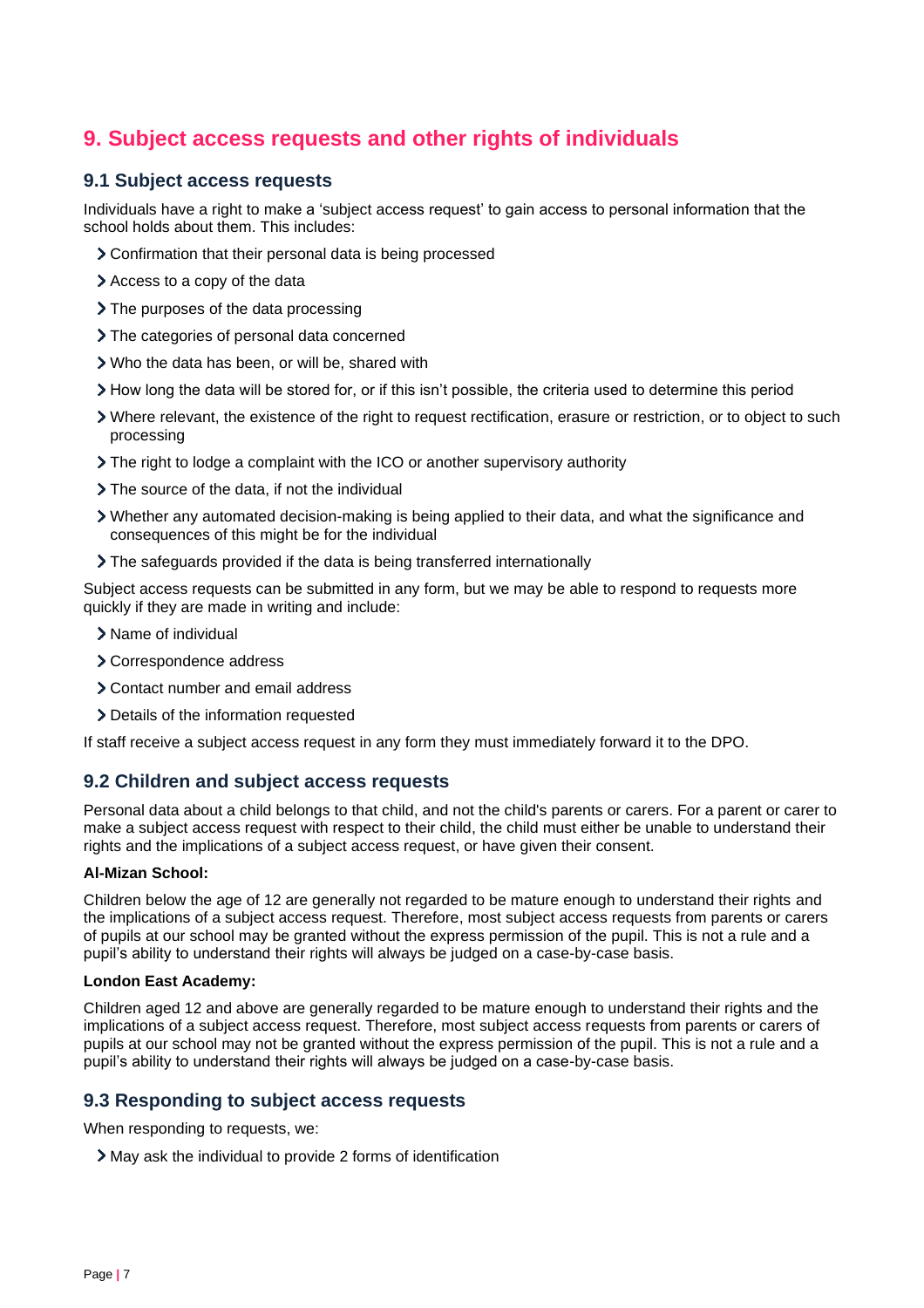- May contact the individual via phone to confirm the request was made
- Will respond without delay and within 1 month of receipt of the request (or receipt of the additional information needed to confirm identity, where relevant)
- Will provide the information free of charge
- May tell the individual we will comply within 3 months of receipt of the request, where a request is complex or numerous. We will inform the individual of this within 1 month, and explain why the extension is necessary

We may not disclose information for a variety of reasons, such as if it:

- Might cause serious harm to the physical or mental health of the pupil or another individual
- Would reveal that the child is being or has been abused, or is at risk of abuse, where the disclosure of that information would not be in the child's best interests
- Would include another person's personal data that we can't reasonably anonymise, and we don't have the other person's consent and it would be unreasonable to proceed without it
- Is part of certain sensitive documents, such as those related to crime, immigration, legal proceedings or legal professional privilege, management forecasts, negotiations, confidential references, or exam scripts

If the request is unfounded or excessive, we may refuse to act on it, or charge a reasonable fee to cover administrative costs. We will take into account whether the request is repetitive in nature when making this decision.

When we refuse a request, we will tell the individual why, and tell them they have the right to complain to the ICO or they can seek to enforce their subject access right through the courts.

## **9.4 Other data protection rights of the individual**

In addition to the right to make a subject access request (see above), and to receive information when we are collecting their data about how we use and process it (see section 7), individuals also have the right to:

- Withdraw their consent to processing at any time
- Ask us to rectify, erase or restrict processing of their personal data (in certain circumstances)
- > Prevent use of their personal data for direct marketing
- Object to processing which has been justified on the basis of public interest, official authority or legitimate interests
- Challenge decisions based solely on automated decision making or profiling (i.e. making decisions or evaluating certain things about an individual based on their personal data with no human involvement)
- > Be notified of a data breach (in certain circumstances)
- Make a complaint to the ICO
- Ask for their personal data to be transferred to a third party in a structured, commonly used and machinereadable format (in certain circumstances)

Individuals should submit any request to exercise these rights to the DPO. If staff receive such a request, they must immediately forward it to the DPO.

## <span id="page-7-0"></span>**10. Parental requests to see the educational record**

Parents, or those with parental responsibility, have a legal right to free access to their child's educational record (which includes most information about a pupil) within 15 school days of receipt of a written request. This will be considered on a case-by-case basis. Parents will need to email [ahsan@eastlondonmosqueschools.co.uk](mailto:ahsan@eastlondonmosqueschools.co.uk) to make a request for educational records.

This right applies as long as the pupil concerned is aged under 18.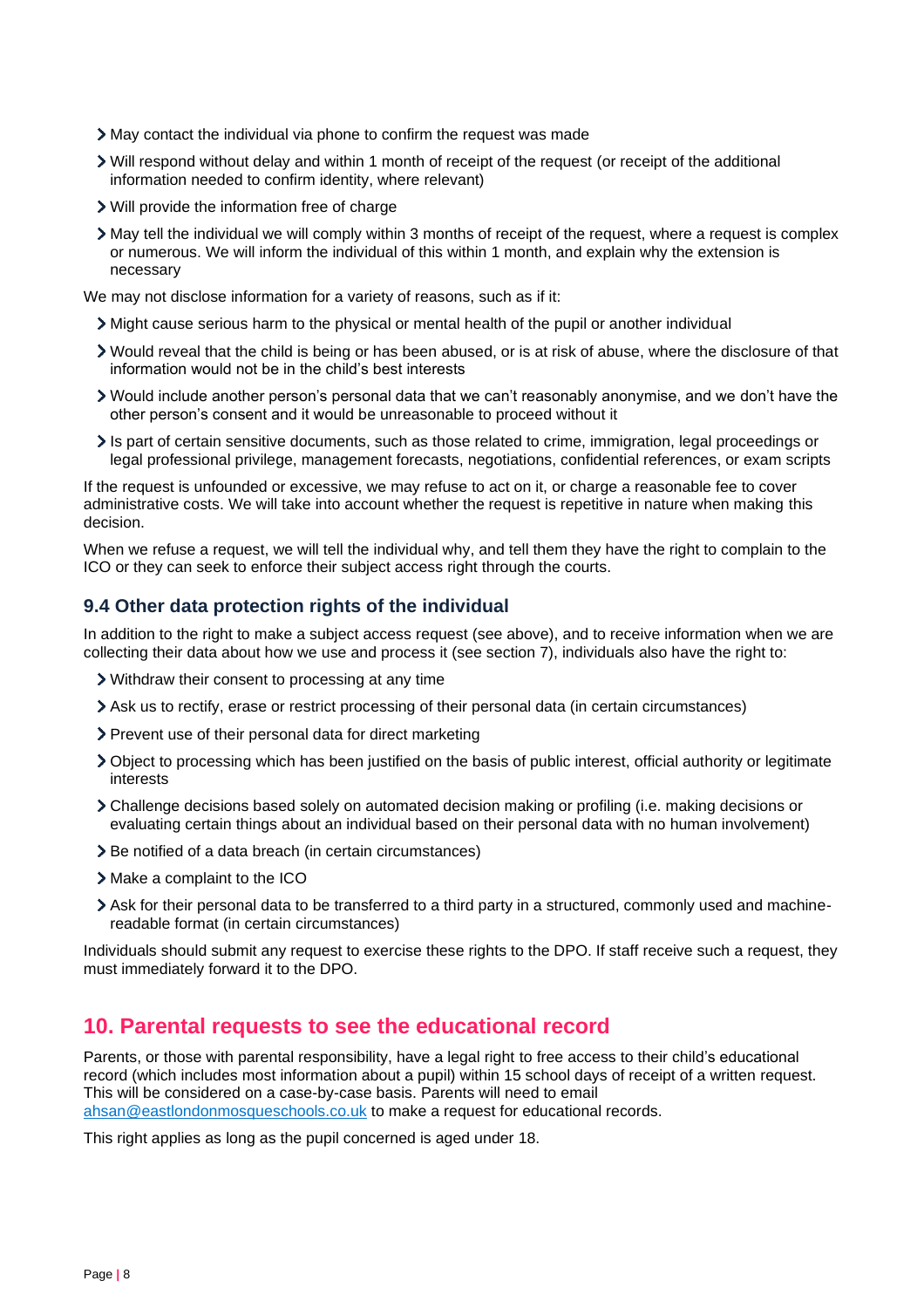There are certain circumstances in which this right can be denied, such as if releasing the information might cause serious harm to the physical or mental health of the pupil or another individual, or if it would mean releasing exam marks before they are officially announced.

# <span id="page-8-0"></span>**11. Biometric recognition systems**

We, at Al-Mizan school and London East Academy do not use biometric recognition systems.

# <span id="page-8-1"></span>**12. CCTV**

We use CCTV in various locations around the school site to ensure it remains safe. We will adhere to the ICO's [code of practice](https://ico.org.uk/media/for-organisations/documents/1542/cctv-code-of-practice.pdf) for the use of CCTV.

We do not need to ask individuals' permission to use CCTV, but we make it clear where individuals are being recorded. Security cameras are clearly visible and accompanied by prominent signs explaining that CCTV is in use.

Any enquiries about the CCTV system should be directed to [ahsan@eastlondonmosqueschools.co.uk](mailto:ahsan@eastlondonmosqueschools.co.uk)

# <span id="page-8-2"></span>**13. Photographs and videos**

As part of our school activities, we may take photographs and record images of individuals within our school.

## **Al-Mizan School**

We will obtain written consent from parents/carers for photographs and videos to be taken of their child for communication, marketing and promotional materials. We will clearly explain how the photograph and/or video will be used to both the parent/carer and pupil.

Any photographs and videos taken by parents/carers at school events for their own personal use are not covered by data protection legislation. However, we will ask that photos or videos with other pupils are not shared publicly on social media for safeguarding reasons, unless all the relevant parents/carers have agreed to this.

## **London East Academy**

We will obtain written consent from parents/carers, for photographs and videos to be taken of pupils for communication, marketing and promotional materials.

Where we need parental consent, we will clearly explain how the photograph and/or video will be used to both the parent/carer and pupil. Where we don't need parental consent, we will clearly explain to the pupil how the photograph and/or video will be used.

Any photographs and videos taken by parents/carers at school events for their own personal use are not covered by data protection legislation. However, we will ask that photos or videos with other pupils are not shared publicly on social media for safeguarding reasons, unless all the relevant parents/carers (or pupils where appropriate) have agreed to this.

Where the school takes photographs and videos, uses may include:

- Within school on notice boards and in school magazines, brochures, newsletters, East London mosque's social media
- Outside of school by external agencies such as the school photographer, newspapers, campaigns, charity organisations.
- Online on our school website and social media pages

Consent can be refused or withdrawn at any time. If consent is withdrawn, we will delete the photograph or video and not distribute it further.

When using photographs and videos in this way we will not accompany them with any other personal information about the child, to ensure they cannot be identified.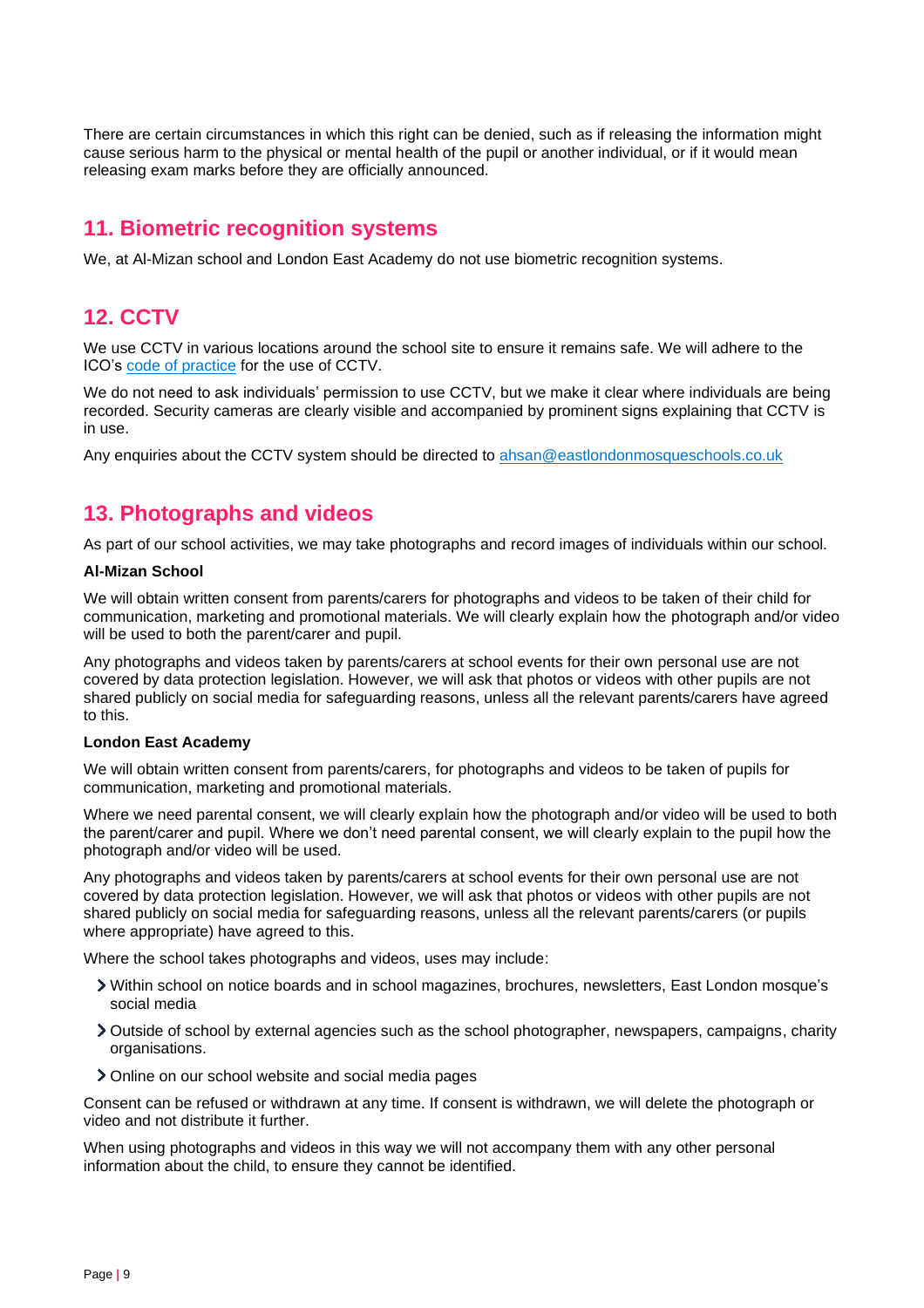# <span id="page-9-0"></span>**14. Data protection by design and default**

We will put measures in place to show that we have integrated data protection into all of our data processing activities, including:

- Appointing a suitably qualified DPO, and ensuring they have the necessary resources to fulfil their duties and maintain their expert knowledge
- Only processing personal data that is necessary for each specific purpose of processing, and always in line with the data protection principles set out in relevant data protection law (see section 6)
- Completing data protection impact assessments where the school's processing of personal data presents a high risk to rights and freedoms of individuals, and when introducing new technologies (the DPO will advise on this process)
- Integrating data protection into internal documents including this policy, any related policies and privacy notices
- Regularly training members of staff on data protection law, this policy, any related policies and any other data protection matters; we will also keep a record of attendance
- Regularly conducting reviews and audits to test our privacy measures and make sure we are compliant
- Appropriate safeguards being put in place if we transfer any personal data outside of the UK, where different data protection laws may apply
- Maintaining records of our processing activities, including:
	- For the benefit of data subjects, making available the name and contact details of our school and DPO and all information we are required to share about how we use and process their personal data (via our privacy notices)
	- For all personal data that we hold, maintaining an internal record of the type of data, type of data subject, how and why we are using the data, any third-party recipients, any transfers outside of the UK and the safeguards for those, retention periods and how we are keeping the data secure

## <span id="page-9-1"></span>**15. Data security and storage of records**

We will protect personal data and keep it safe from unauthorised or unlawful access, alteration, processing or disclosure, and against accidental or unlawful loss, destruction or damage.

In particular:

- Paper-based records and portable electronic devices, such as laptops and hard drives that contain personal data, are kept under lock and key when not in use
- Papers containing confidential personal data must not be left on office and classroom desks, on staffroom tables, or left anywhere else where there is general access
- Where personal information needs to be taken off site, staff must sign it in and out from the school office
- Passwords that are containing letters and numbers are used to access school computers, laptops and other electronic devices. Staff and pupils are reminded that they should not reuse passwords from other sites
- Encryption software is used to protect all portable devices and removable media, such as laptops and USB devices
- Staff, pupils or governors who store personal information on their personal devices are expected to follow the same security procedures as for school-owned equipment (see our E-safety and acceptable use policy)
- Where we need to share personal data with a third party, we carry out due diligence and take reasonable steps to ensure it is stored securely and adequately protected (see section 8)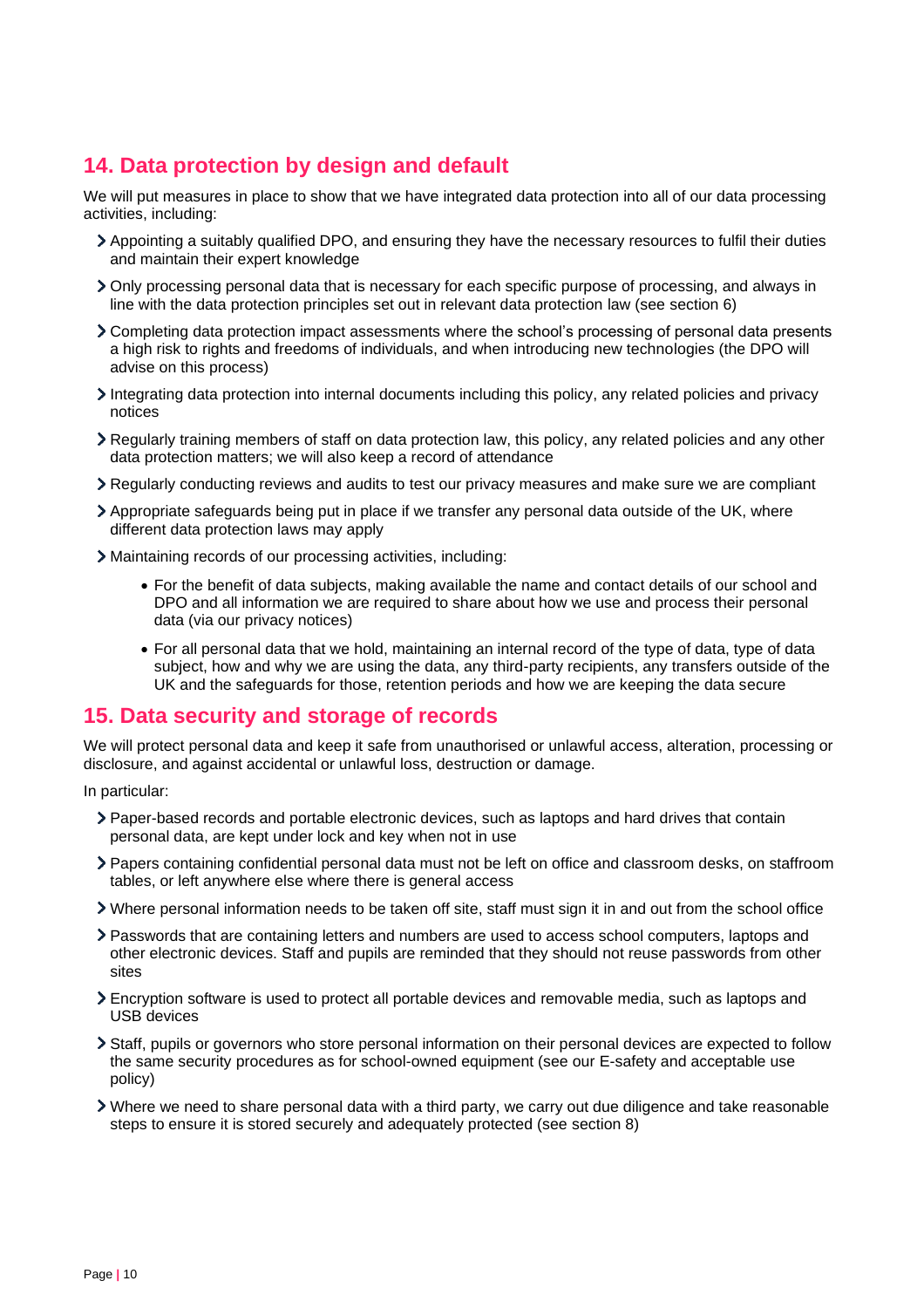# <span id="page-10-0"></span>**16. Disposal of records**

Personal data that is no longer needed will be disposed of securely. Personal data that has become inaccurate or out of date will also be disposed of securely, where we cannot or do not need to rectify or update it.

For example, we will shred or incinerate paper-based records, and overwrite or delete electronic files. We may also use a third party to safely dispose of records on the school's behalf. If we do so, we will require the third party to provide sufficient guarantees that it complies with data protection law.

# <span id="page-10-1"></span>**17. Personal data breaches**

The school will make all reasonable endeavours to ensure that there are no personal data breaches.

In the unlikely event of a suspected data breach, we will follow the procedure set out in appendix 1.

When appropriate, we will report the data breach to the ICO within 72 hours after becoming aware of it. Such breaches in a school context may include, but are not limited to:

- A non-anonymised dataset being published on the school website which shows the exam results of pupils eligible for the pupil premium
- Safeguarding information being made available to an unauthorised person
- The theft of a school laptop containing non-encrypted personal data about pupils

# <span id="page-10-2"></span>**18. Training**

All staff and governors are provided with data protection training as part of their induction process.

Data protection will also form part of continuing professional development, where changes to legislation, guidance or the school's processes make it necessary.

# <span id="page-10-3"></span>**19. Monitoring arrangements**

The DPO is responsible for monitoring and reviewing this policy.

This policy will be reviewed annually and approved by the full governing board.

Note: the annual review frequency here reflects the Department for Education's recommendation in its [advice](https://www.gov.uk/government/publications/statutory-policies-for-schools)  [on statutory policies.](https://www.gov.uk/government/publications/statutory-policies-for-schools)

# <span id="page-10-4"></span>**20. Links with other policies**

This data protection policy is linked to our:

- Freedom of information publication scheme
- E-safety and acceptable use policy
- > Safeguarding and child protection policy
- > CCTV policy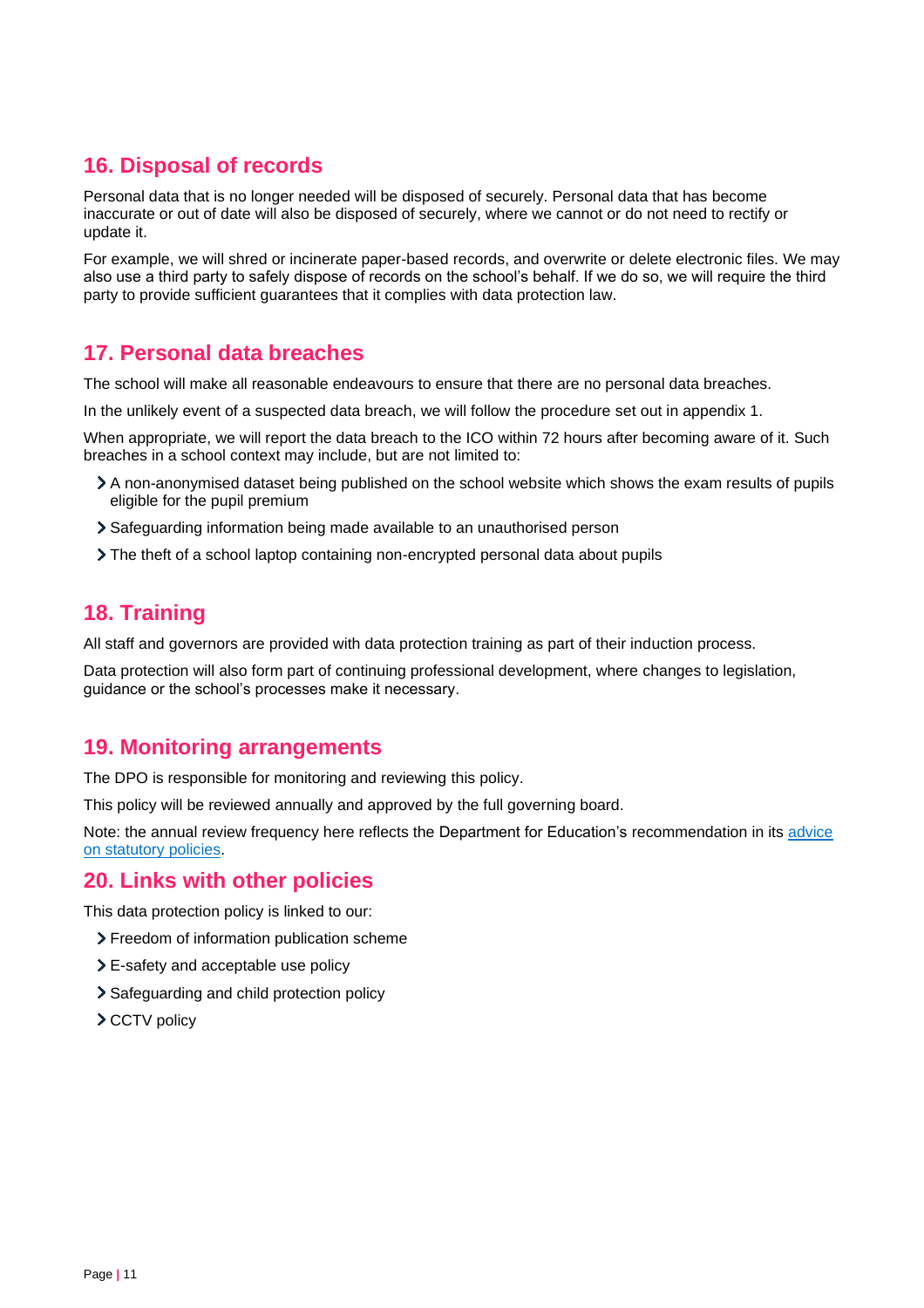## <span id="page-11-0"></span>**Appendix 1: Personal data breach procedure**

This procedure is based on [guidance on personal data breaches](https://ico.org.uk/for-organisations/guide-to-the-general-data-protection-regulation-gdpr/personal-data-breaches/) produced by the Information Commissioner's Office (ICO).

- On finding or causing a breach, or potential breach, the staff member, governor or data processor must immediately notify the data protection officer (DPO).
- The DPO will investigate the report, and determine whether a breach has occurred. To decide, the DPO will consider whether personal data has been accidentally or unlawfully:
	- Lost
	- **Stolen**
	- Destroyed
	- **Altered**
	- Disclosed or made available where it should not have been
	- Made available to unauthorised people
- Staff and governors will cooperate with the investigation (including allowing access to information and responding to questions). The investigation will not be treated as a disciplinary investigation
- If a breach has occurred or it is considered to be likely that is the case, the DPO will alert the headteacher and the chair of governors
- The DPO will make all reasonable efforts to contain and minimise the impact of the breach. Relevant staff members or data processors should help the DPO with this where necessary, and the DPO should take external advice when required (e.g. from IT providers). (See the actions relevant to specific data types at the end of this procedure)
- The DPO will assess the potential consequences (based on how serious they are and how likely they are to happen) before and after the implementation of steps to mitigate the consequences
- The DPO will work out whether the breach must be reported to the ICO and the individuals affected using the ICO's [self-assessment tool](https://ico.org.uk/for-organisations/report-a-breach/personal-data-breach-assessment/)
- The DPO will document the decisions (either way), in case the decisions are challenged at a later date by the ICO or an individual affected by the breach. Documented decisions are stored on the schools local server and Bromcom.
- > Where the ICO must be notified, the DPO will do this via the ['report a breach' page](https://ico.org.uk/for-organisations/report-a-breach/) of the ICO website, or through its breach report line (0303 123 1113), within 72 hours of the school's awareness of the breach. As required, the DPO will set out:
	- A description of the nature of the personal data breach including, where possible:
		- o The categories and approximate number of individuals concerned
		- $\circ$  The categories and approximate number of personal data records concerned
	- The name and contact details of the DPO
	- A description of the likely consequences of the personal data breach
	- A description of the measures that have been, or will be taken, to deal with the breach and mitigate any possible adverse effects on the individual(s) concerned
- If all the above details are not yet known, the DPO will report as much as they can within 72 hours of the school's awareness of the breach. The report will explain that there is a delay, the reasons why, and when the DPO expects to have further information. The DPO will submit the remaining information as soon as possible
- Where the school is required to communicate with individuals whose personal data has been breached, the DPO will tell them in writing. This notification will set out: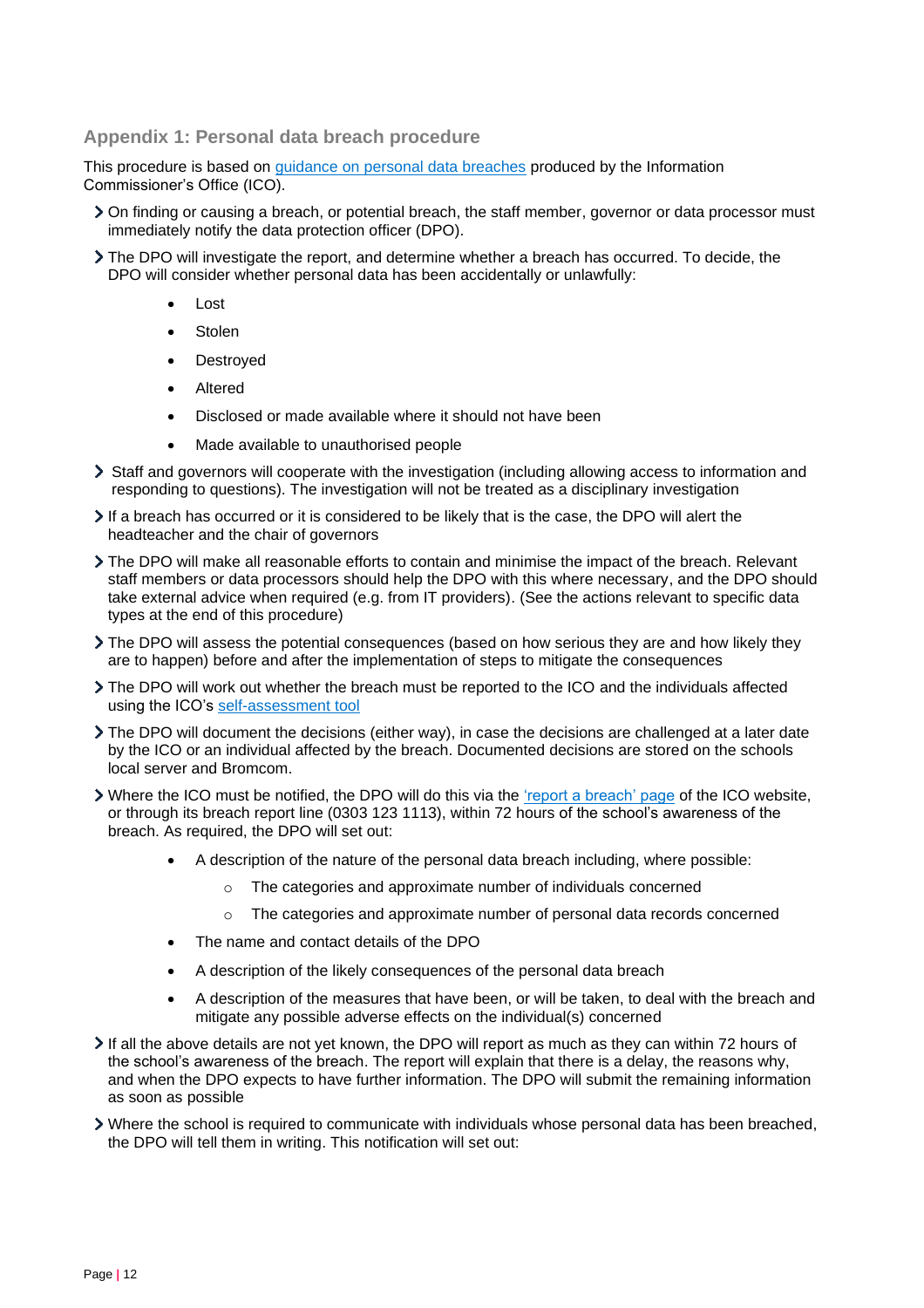- A description, in clear and plain language, of the nature of the personal data breach
- The name and contact details of the DPO
- A description of the likely consequences of the personal data breach
- A description of the measures that have been, or will be, taken to deal with the data breach and mitigate any possible adverse effects on the individual(s) concerned
- The DPO will consider, in light of the investigation and any engagement with affected individuals, whether to notify any relevant third parties who can help mitigate the loss to individuals – for example, the police, insurers, banks or credit card companies
- The DPO will document each breach, irrespective of whether it is reported to the ICO. For each breach, this record will include the:
	- Facts and cause
	- **Effects**
	- Action taken to contain it and ensure it does not happen again (such as establishing more robust processes or providing further training for individuals)

Records of all breaches will be stored on the school's local server

- The DPO and headteacher will meet to review what happened and how it can be stopped from happening again. This meeting will happen as soon as reasonably possible
- The DPO and headteacher will meet annually to assess recorded data breaches and identify any trends or patterns requiring action by the school to reduce risks of future breaches

## **Actions to minimise the impact of data breaches**

We set out below the steps we might take to try and mitigate the impact of different types of data breach if they were to occur, focusing especially on breaches involving particularly risky or sensitive information. We will review the effectiveness of these actions and amend them as necessary after any data breach.

Set out the relevant actions you will take for different types of risky or sensitive personal data processed by your school. For example:

#### **Sensitive information being disclosed via email (including safeguarding records)**

- If special category data (sensitive information) is accidentally made available via email to unauthorised individuals, the sender must attempt to recall the email as soon as they become aware of the error
- Members of staff who receive personal data sent in error must alert the sender and the DPO as soon as they become aware of the error
- If the sender is unavailable or cannot recall the email for any reason, the DPO will ask the [ICT department/external IT support provider] to attempt to recall it from external recipients and remove it from the school's email system (retaining a copy if required as evidence.)
- $\blacktriangleright$  In any cases where the recall is unsuccessful or cannot be confirmed as successful, the DPO will consider whether it's appropriate to contact the relevant unauthorised individuals who received the email, explain that the information was sent in error, and request that those individuals delete the information and do not share, publish, save or replicate it in any way
- The DPO will endeavor to obtain a written response from all the individuals who received the data, confirming that they have complied with this request
- The DPO will carry out an internet search to check that the information has not been made public; if it has, we will contact the publisher/website owner or administrator to request that the information is removed from their website and deleted
- If safeguarding information is compromised, the DPO will inform the designated safeguarding lead and discuss whether the school should inform any, or all 3 local safeguarding partners